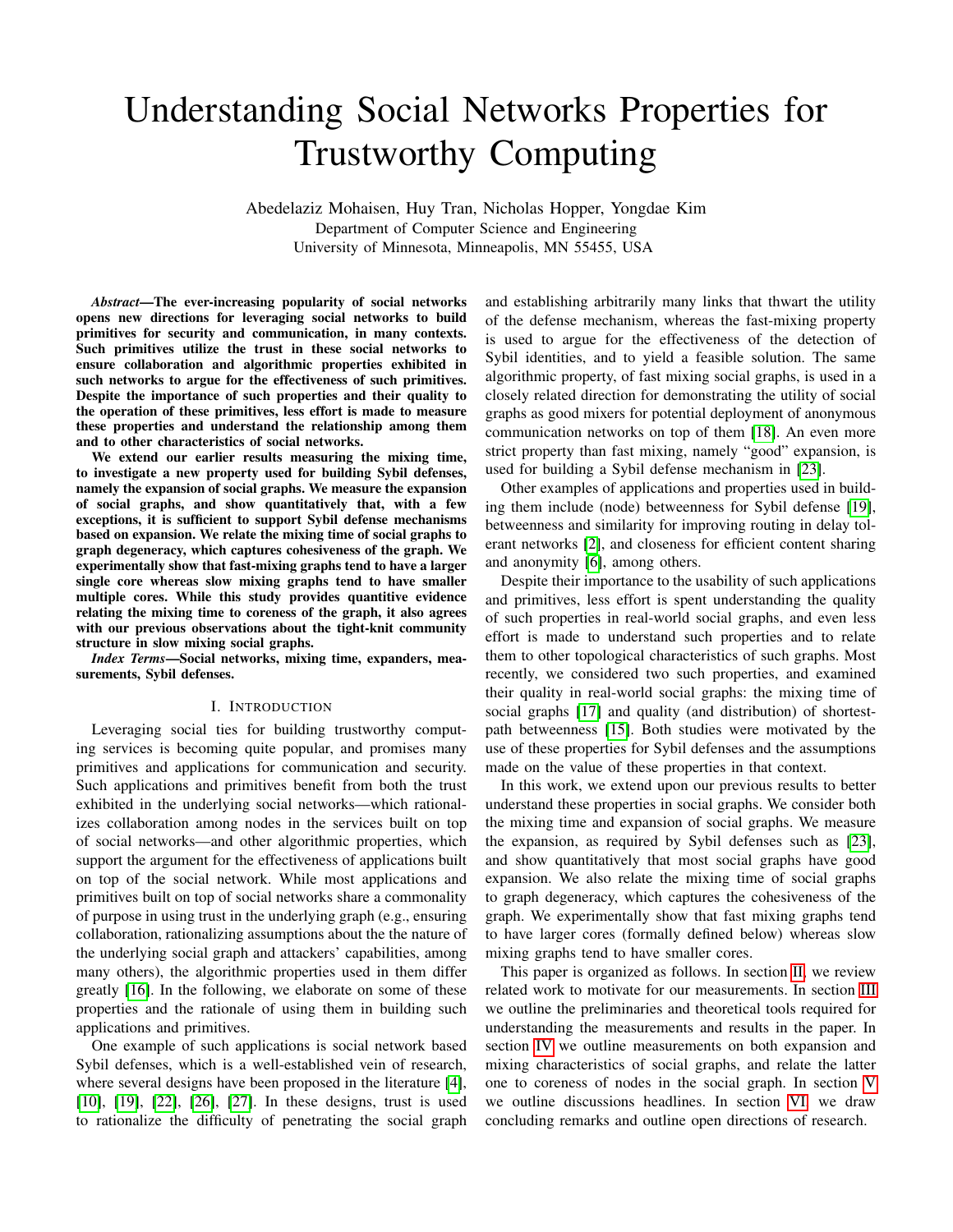#### II. RELATED WORK

<span id="page-1-0"></span>Using social networks to build primitives and services by exploiting social structures, social network properties, and trust in social graphs has been a growing area of research, where several directions are investigated to solve challenging problems using social networks. Here, we limit ourselves to the recent work on using Social networks for Sybil defenses, and follow-up work on examining assumptions in such defenses.

While the idea of using social networks to improve security in distributed systems has been investigated earlier in [\[12\]](#page-5-13) and [\[3\]](#page-5-14), the first formal attempt to use social networks for defending attacks is seen in SybilGuard [\[27\]](#page-5-6), which pioneered the use of fast-mixing graphs for Sybil detection. The same work has been extended and improved in SybilLimit [\[26\]](#page-5-5). Both SybilGuard and SybilLimit did not measure the mixing time, which is necessary for their operation. However, SybilLimit showed end-to-end results demonstrating that real-world social graphs mix well enough to support the requirements of SybilLimit. Also using fast-mixing graphs, Danezis and Mittal introduced SybilInfer, an inference mechanism for Sybil nodes detection [\[4\]](#page-5-1). Tran et al. used the fast-mixing social graphs, and a ticket distribution mechanism that benefits from the mixing characteristics of social graphs, for building a Sybil resistant voting system called SumUp [\[22\]](#page-5-4). Lesniewski-Laas and Kaashoek used the same property to build a Sybil-proof DHT system. Though the authors of most of these designs performed experiments to show that their designs operate on real-world social graphs, none of these papers measured the mixing time directly from social graphs.

Using a slightly different assumption than the mixing time, namely the graph expansion assumption, Tran et al. introduced GateKeeper [\[23\]](#page-5-8) that improves the guarantees of SybilLimit by reducing the number of Sybil identities introduced per attack edge to  $O(1)$ . While they provided experiments to demonstrate the operation of their design on real-world social graphs, the authors of GateKeepers did not attempt to measure the expansion of the graphs they used in their experiments, though that is doable as shown in earlier.

The use of assumptions in building Sybil defenses on top of social networks—like the "fast-mixing"—without verification motivated for investigating whether such systems work on various social graphs or not. In [\[24\]](#page-5-15), Viswanath et al. conducted an experimental analysis of Sybil defenses based on social networks by comparing different defenses (SybilGuard [\[27\]](#page-5-6), SybilLimit [\[26\]](#page-5-5), SybilInfer [\[4\]](#page-5-1), and SumUp [\[22\]](#page-5-4)). They show that the different Sybil defenses work by ranking different nodes based on how well-connected are these nodes to a trusted node. Also, they demonstrate that the different Sybil defenses are sensitive to community structure in social networks whereas community detection algorithms can be used to replace the random walk based Sybil defenses.

In [\[17\]](#page-5-11), Mohaisen et al. measured the mixing time in several social graphs (mostly in Table [I\)](#page-3-0) and demonstrated that social graphs are slower mixing than believed in literature. Furthermore, they noticed that mixing patterns in social graphs are associated with the underlying social model, where social networks with confined social models, and strict trust properties, are slow mixing whereas social networks with less strict trust properties are fast mixing. This observation is used in [\[16\]](#page-5-0) to account for trust in social network-based Sybil defenses using modulated random walks.

Finally, Dell'amico et al. [\[5\]](#page-5-16) measured the mixing time in four datasets (Epinion, OpenPGP, DBLP, and Advogato) using the sampling method and the model in [\(2\)](#page-2-1). Their work is motivated by evaluating the effectiveness of wide range of work based on both the mixing time and transitive trust, for which the authors *claim* that real-world social networks meet theoretical assumptions of these defenses without showing that on any particular Sybil defense. The main conclusion made in [\[5\]](#page-5-16) is that the mixing time is not associated with any of the known characteristics of the social graphs.

Our work is motivated by the latter part of the related work. In this paper we are interested in understanding the assumptions used for building systems on top of social networks. For that, we investigate two directions. The first direction is to understand what makes a given graph fast mixing, while another graph is not. We relate this to the core structure of the social graph. The second direction is measurement of the expansion of social graphs, and relating it to the mixing time.

#### <span id="page-1-1"></span>III. PRELIMINARIES AND THEORETICAL BACKGROUND

## *A. Graph (network) model*

Let  $G = (V, E)$  be a simple undirected and unweighted graph, where  $V$  is the set of vertices of  $G$  (correspond to social actors in the social graph) such that  $|V| = n$  and E is the set of edges in G (correspond to the interrelationships between the social actors in the social graph) such that  $|E| = m$ . For every node  $v_i \in V$ , let the number of nodes in V adjacent to  $v_i$  be  $deg(v_i)$ . For such G, we define the stochastic transition probability matrix  $P = [p_{ij}]$  of size  $n \times n$  where the  $(i, j)$ <sup>th</sup> entry in  $P$  is the probability of transitioning from node  $v_i$  to node  $v_i$  in one step, which is defined as follows

<span id="page-1-2"></span>
$$
p_{ij} = \begin{cases} \frac{1}{\deg(v_i)} & \text{if } v_i \text{ is adjacent to } v_j, \\ 0 & \text{otherwise.} \end{cases}
$$
 (1)

# *B. Graph cores and node coreness*

For the same graph model defined above, and for any  $k$ where  $1 \leq k \leq k_{\text{max}}$ , let  $G_k = (V_k, E_k)$  be a subset of G such that  $|V_k| = n_k$  and  $|E_k| = m_k$ , and with the constraint that for all  $v_i \in V$ ,  $\min{\{\deg(v_i)\}} = k$ ; i.e., minimum degree of any node  $v_j \in V_k = k$ .  $G_k$  is said to be a k–core of G if, in addition to the above condition, it is a maximal and connected graph. If we relax the connectivity condition of the  $k$ -core, we get a set of cores ( $\geq$  1) where each of such cores satisfy the degree condition. Such set of cores is represented as a (possibly disconnected) graph  $G'_{k} = (V'_{k}, E'_{k})$  where  $|V'_{k}| =$  $n'_k$  and  $|E'_k| = m'_k$ . An efficient algorithm for decomposing a simple graph to its  $k$ −cores by iteratively pruning nodes with degree less than k has the complexity of  $O(m)$  where m is the number of edges in the graph [\[1\]](#page-5-17). We define the node-relative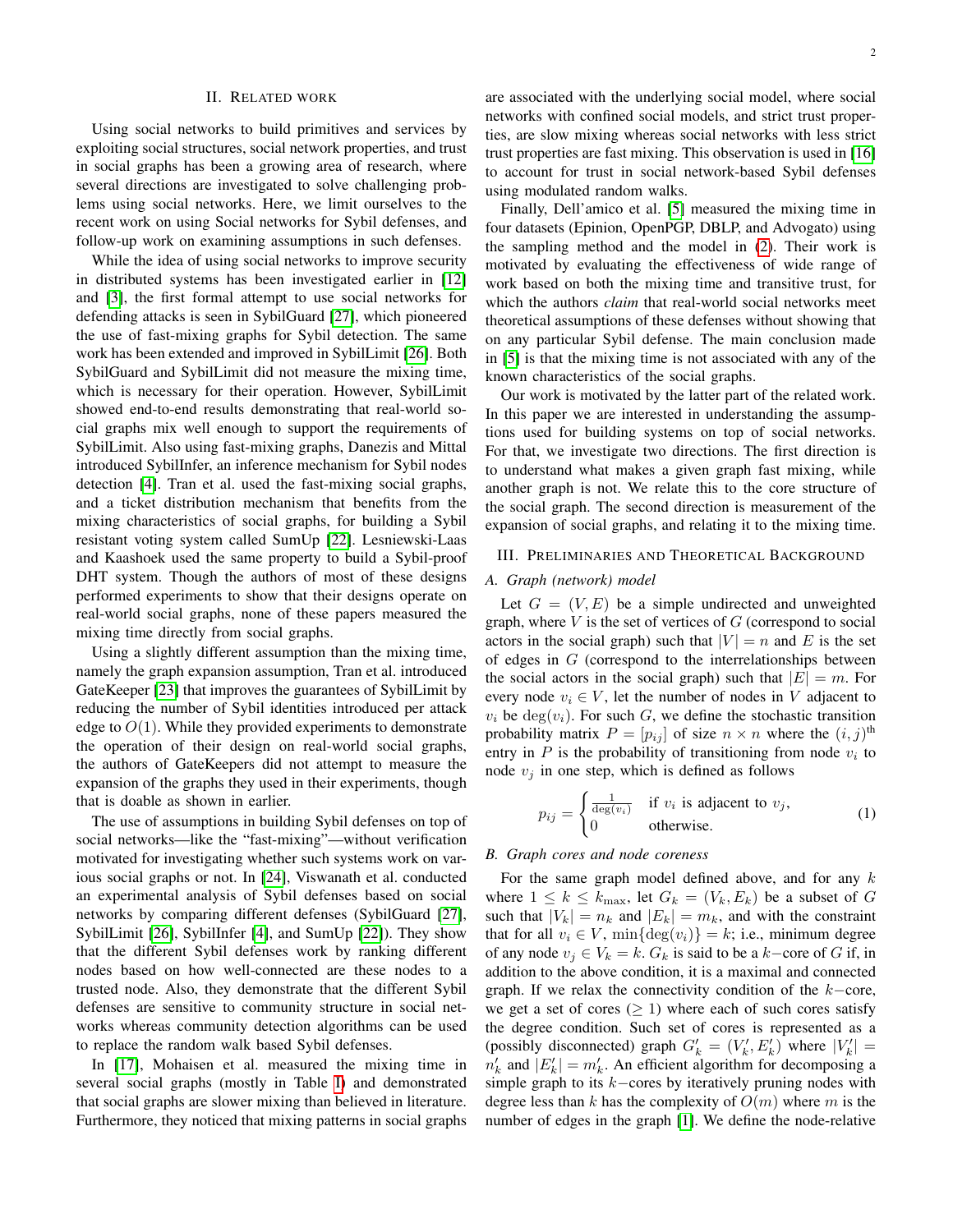size of  $G_k$  as  $\nu_k = \frac{n_k}{n}$  and the edge-relative size of  $G_k$  as  $\tau_k = \frac{m_k}{m}$ . Similarly, for  $G'_k$  we define  $\nu'_k = \frac{n'_k}{n}$  and  $\tau'_k = \frac{m_k}{m}$ . Finally, for every node  $v_i \in V$ , we define the coreness c as the largest c s.t.  $v_i \in G_c$  where  $G_c$  is a c−core.

#### *C. Mixing time*

Moving from a node to another on  $G$  is captured by the Markov chain which represents a random walk over G. A random walk of length w over  $G$  is a sequence of vertices in  $G$ such that each node is selected at its predecessor in the random walk following the transition probability defined in [\(1\)](#page-1-2). The Markov chain is said to be *ergodic* if it is irreducible and aperiodic, where in such case it has a unique stationary distribution  $\pi$  and the distribution after w steps converges to  $\pi$ . The stationary distribution of the Markov chain is a probability distribution that is invariant to the transition matrix  $P$  (i.e.,  $\pi P = \pi$ ). The mixing time, T, is defined as the minimal length of the random walk to reach the stationary distribution. More precisely, the mixing time of a Markov chain on G parameterized by a variation distance  $\epsilon$  is defined as

<span id="page-2-1"></span>
$$
T(\epsilon) = \max_{i} \min\{t : |\pi - \pi^{(i)}P^t|_1 < \epsilon\},\tag{2}
$$

where  $\pi = [\deg(v_i)/2m]^{1 \times n}$ , for all  $v_i \in V$ , (for simple graph) is the stationary distribution,  $\pi^{(i)}$  is the initial distribution concentrated at vertex  $v_i$ ,  $P<sup>t</sup>$  is the transition matrix after t steps, and  $|\cdot|_1$  is the total variation distance, defined as  $\frac{1}{2} \sum_{j=1}^{n} |\pi_j^{(i)} - \pi_j|$ . We say that a Markov chain is "fast mixing" for the graph [\[4\]](#page-5-1), [\[10\]](#page-5-2), [\[26\]](#page-5-5), [\[27\]](#page-5-6) when  $\epsilon = \Theta(\frac{1}{n})$ , and  $T(\epsilon) = O(\log n)$ . An interesting result on bounding the mixing time for simple graphs is provided in [\[21\]](#page-5-18), and used in [\[17\]](#page-5-11) for measuring the mixing time of several real world social graphs. In short, the method uses the second largest eigenvalue,  $\mu$ , where the mixing time of the social graph is bounded by  $\frac{\mu}{2(1-\mu)} \log(\frac{1}{2\epsilon}) \leq T(\epsilon) \leq \frac{\log(n) + \log(\frac{1}{\epsilon})}{1-\mu}$  $\frac{1-\mu}{1-\mu}$ .

Measuring the mixing time can be done using both definitions [\[17\]](#page-5-11). However, since using the second largest eigenvalue modulus accounts only for the poorest mixing source in the social graph (correspond to the  $\max_i$  in Eq. [\(2\)](#page-2-1)), measuring the mixing time using the definition in Eq. [\(2\)](#page-2-1) is highly desirable to observe the richer patterns of mixing presenting various sources in the social graph. In [\[17\]](#page-5-11), we used this observation to variety of mixing patterns in the same social graph. By varying sources of walks, and sampling such sources from G, one can get a good estimate about the distribution of the mixing across different sources, and thus the entire graph.

## *D. Graph expansion*

Let  $S \subset V$ , where  $0 < |S| \leq 1/2|V|$ , be any set of vertices in the graph. The (vertex) expansion factor  $\alpha$  is defined as

$$
\alpha = \min_{0 < |S| \le \frac{n}{2}} \frac{|N(S)|}{|S|} \tag{3}
$$

Where the minimum is over all nonempty sets  $S$  of at most  $n/2$  vertices— $S$  need not be connected and thus the number of possible configurations of S is exponential in  $n$ —and  $N(S)$  is the set of vertices not in  $S$  but each of which is connected by an edge to another node in S. In [\[23\]](#page-5-8), where this property is used for building a Sybil defense, the definition of  $S$  is further restricted so as  $S$  is connected. Such restriction reduces the number configurations of  $S$  to a linear factor of  $n$ . Here, we elaborate on how to measure  $\alpha$  in such setting.

We estimate the expansion factor of a graph by constructing an envelope  $Env_d$  (the same terminology used in [\[23\]](#page-5-8)) formed by all nodes that are within a (shortest-path) distance  $i$  from a core node. The expansion  $Exp<sub>i</sub>$  of the envelope consists of all of its immediate neighbors. We define the expansion factor as  $\alpha_i = |Exp_i|/|Env_i|$ . In our experiments, by letting each of the nodes in the graph to be the core, we calculate the expansion factor  $\alpha_i$ , with  $0 \le i \le d-1$ , where d is the diameter of the graph, by building a tree rooted at the core that expands in the breadth-firth search manner. Let  $L_i$  be the number of nodes at level  $i$  in the tree, we have

<span id="page-2-2"></span>
$$
\alpha_i = \frac{L_{i+1}}{\sum_{j=0}^{i} L_j} \tag{4}
$$

To estimate the expansion characteristics of the social graphs, we run our experiment by letting each node in the graph to be the core and build a breadth-first search tree rooted at that core. We then count the number of nodes in each level of the tree to calculate the expansion factor as in Eq. [\(4\)](#page-2-2).

## IV. RESULTS

#### <span id="page-2-0"></span>*A. Social graphs*

The social graphs which we use in this work are in Table [I.](#page-3-0) These graphs are considered benchmarks and are used in many recent studies including [\[10\]](#page-5-2), [\[16\]](#page-5-0), [\[17\]](#page-5-11), [\[23\]](#page-5-8), [\[24\]](#page-5-15), [\[26\]](#page-5-5) for studying their mixing characteristics, or bringing insight on the usability of social network-based Sybil defenses. These graphs are shown to possess various mixing characteristic, and different underlying social models. First, these graphs represent variety of social network sizes, making them rich of social structures. Second, qualities of links in these graphs differ greatly and express different social structures which make them good choice to study the tradeoffs between the algorithmic properties and trust models used in social networks based Sybil defenses (see [\[16\]](#page-5-0)). For more details on these graphs characteristics see our work in [\[17\]](#page-5-11).

*Measurements—*To motivate for the first part of this work, and based on our prior work in [\[17\]](#page-5-11), we use the sampling technique as explained in section [III,](#page-1-1) to measure the mixing time of some of the social graphs in Table [I.](#page-3-0) The results are shown in Figure [1.](#page-3-1)

In Figure [1\(a\),](#page-3-2) we observe that—despite their apparent differences in size—both of Wiki-vote and Enron have relatively similar mixing characteristics. On the other hand, while Wikivote and "Physics 2" have relatively similar size, they have entirely different mixing characters. Similar observations can be made on other social graphs in Figure [1,](#page-3-1) and by observing their size in Table [I.](#page-3-0) In the following subsection, we try to understand the reason of this behavior, by relating the mixing characteristics of social graphs to its core structure.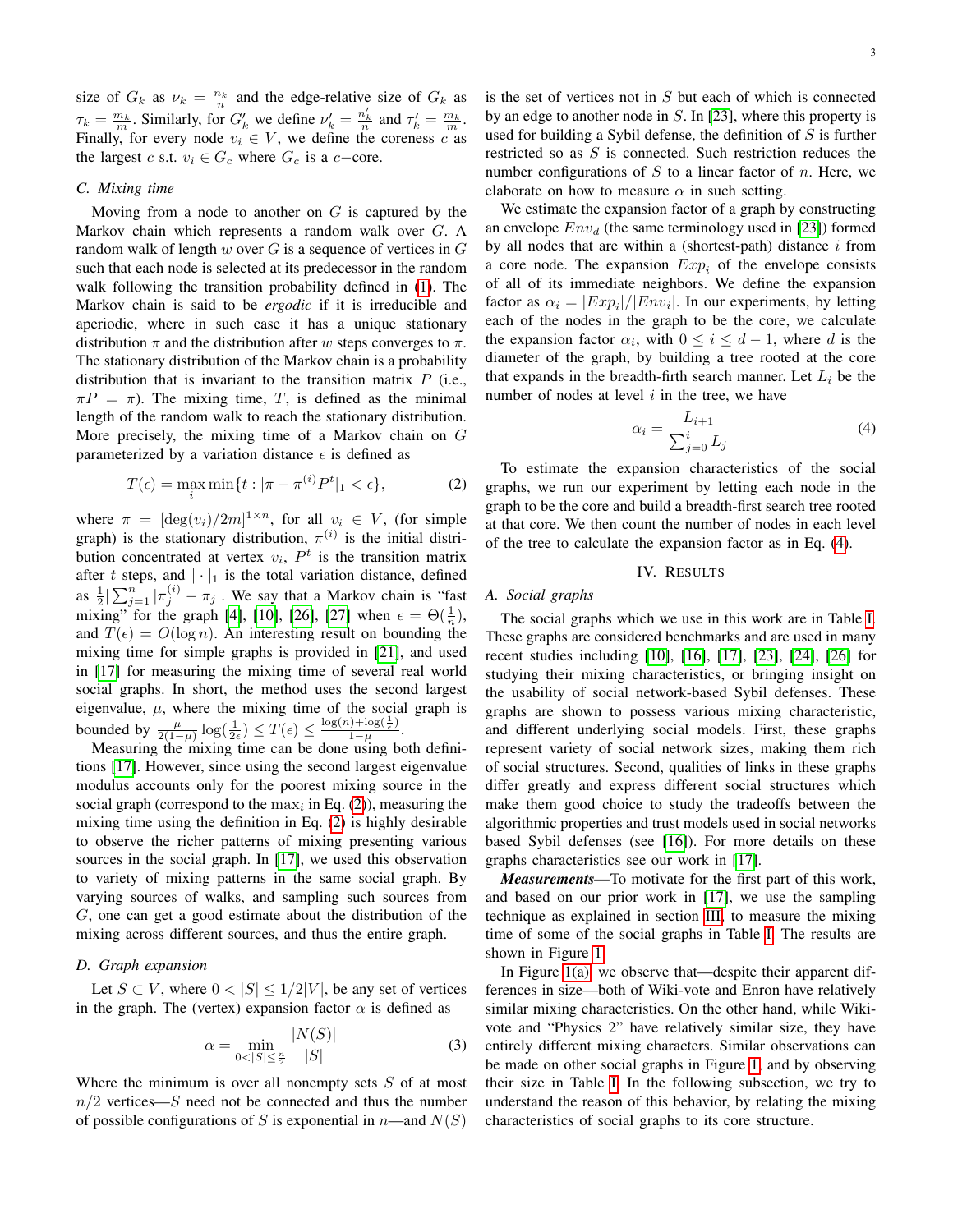|                                                                                          | TABLE I |  |  |  |
|------------------------------------------------------------------------------------------|---------|--|--|--|
| DATASETS, THEIR PROPERTIES AND THEIR SECOND LARGEST EIGENVALUES OF THE TRANSITION MATRIX |         |  |  |  |

<span id="page-3-0"></span>

| Dataset            | Nodes  | Edges   | $\mu$    | Dataset              | Nodes     | Edges      | $\mu$    |
|--------------------|--------|---------|----------|----------------------|-----------|------------|----------|
| Wiki-vote [7]      | 7.066  | 100.736 | 0.899418 | Epinion [20]         | 75,879    | 508,837    | 0.998133 |
| Slashdot 2 [9]     | 77,360 | 546,487 | 0.987531 | [11]<br>DBLP         | 614.981   | 1,155,148  | 0.997494 |
| Slashdot 1 [9]     | 82.168 | 582.533 | 0.987531 | Facebook A [25]      | 1.000.000 | 20.353.734 | 0.982477 |
| Enron [8]          | 33,696 | 180.811 | 0.996473 | Facebook B [25]      | 1,000,000 | 15,807,563 | 0.992020 |
| Physics 1 [8]      | 4.158  | 13.428  | 0.998133 | Livejournal $A$ [13] | 1.000.000 | 26.151.771 | 0.999387 |
| Physics $2 \, [8]$ | 11.204 | 117.649 | 0.998221 | Youtube [13]         | 1,134,890 | 2,987,624  | 0.997972 |
| Physics 3 [8]      | 8,638  | 24,827  | 0.996879 | Rice-cs-grad $[14]$  | 501       | 3255       | na       |

<span id="page-3-2"></span>

<span id="page-3-1"></span>in Table [I\)](#page-3-0) using the sampling method for 1000 random sources.

## <span id="page-3-6"></span>*B. Measuring cores of social graphs*

Recall the definition of the core  $(G'_{k})$  in section [III.](#page-1-1) We use the definition, and the algorithm provided in [\[1\]](#page-5-17), to iteratively prune nodes with degree less than k to obtain the k−core of the graph, for all possible  $k$ . In particular, in this experiment we are interested in size of each core (i.e., the number of nodes with coreness k for every k, or  $\nu'_k$  and  $\nu_k$ ). By performing the experiment on representative graphs from Table [I,](#page-3-0) with various sizes, we plot the empirical CDF for the coreness number of each node in each of the graphs as shown in Figure [2.](#page-3-3)

<span id="page-3-4"></span>

<span id="page-3-3"></span>Fig. 2. Coreness distribution (ECDF) for the different social graphs in Table [I.](#page-3-0)

Generally speaking, and despite some ambiguous cases (see explanation in section [V\)](#page-4-0), Figure [2](#page-3-3) shows that—by comparing the distribution of the core number to that of the mixing characteristics in Figure [1—](#page-3-1)fast-mixing social graphs tend to have relatively larger portion of nodes with higher coreness (relative size). This is, the fast mixing graphs have larger core—or set of cores, when  $G'_{k}$  is used—whereas slower mixing graphs tend to have smaller cores. For example, by comparing the Wiki-vote dataset to that of the Enron dataset in  $2(a)$  and  $1(a)$ , we find them consistent in both graphs (reasoning about the inconsistency of Enron is in [section V\)](#page-4-0). The results in  $2(a)$  and  $1(a)$  are also consistent, in that faster mixing graphs have larger core(s). In [2\(a\)](#page-3-4) and [1\(a\),](#page-3-2) notice that TABLE II

<span id="page-3-5"></span>NUMERICAL RESULTS OF OPERATING GATEKEEPER [\[23\]](#page-5-8) ON TOP OF DIFFERENT SOCIAL GRAPHS WITH DIFFERENT CHARACTERISTICS. 10 ATTACKERS ARE SELECTED RANDOMLY AND 99 DISTRIBUTERS ARE SAMPLED IN EACH CASE (ATTACK EDGES ARE 131, 145, 277, AND 344, RESPECTIVELY). f IS A SECURITY PARAMETER, HONEST ACCEPTANCE PERCENT IS OF THE WHOLE GRAPH SIZE AND SYBIL IS PER ATTACH EDGE.

| Dataset     | Accept. | $f = 0.1$ | $f = 0.3$ | $f = 0.5$ |
|-------------|---------|-----------|-----------|-----------|
| Physics 1   | Honest  | 89.90%    | 70.50%    | 54.40%    |
|             | Sybil   | 8.4       | 1.7       | 0.7       |
| Facebook    | Honest  | 98.40%    | 79.00%    | 51.30%    |
|             | Sybil   | 10.1      | 1.8       | 0.7       |
| LiveJournal | Honest  | 97.00%    | 78.60%    | 53.20%    |
|             | Sybil   | 3.7       | 0.7       | 0.3       |
| Slashdot    | Honest  | 97.00%    | 81.10%    | 55.20%    |
|             | Sybil   | 3.1       | 0.8       | 0.4       |

all graphs have relatively similar sizes.

#### *C. Measuring the expansion of social graphs*

To motivate for this measurement, consider the measurements in [Table II.](#page-3-5) In this experiment, we run Gatekeeper [\[23\]](#page-5-8) on four different datasets with different characteristics. Unsurprisingly, we observe that results of operating Gatekeeper on such graphs are quite anticipated given that that such graphs are experimented on other social network-based Sybil defenses (in [\[17\]](#page-5-11) and [\[24\]](#page-5-15)), despite that other defenses require social graphs to be fast-mixing whereas GateKeeper requires the graphs to be expanders with good expansion factor. Hence, we establish that the property in action is closely related to the mixing time.

To further understand the expansion characteristics of these social graphs, we recall the definition in [section III.](#page-1-1) We recall that the expansion used in GateKeeper is a reduced version of the general expansion measurements, and requires only a linear number (in  $n$ ) of expansion measurements. Particularly, each expansion measurement, following the model in [\(4\)](#page-2-2), requires the construction of a breadth first search tree, which runs in  $O(m)$ . For all sources in the graph, where each is considered a source of expansion, the running time of a naive implementation of our algorithm takes  $O(nm)$ , which is manageable for small to medium sized social graphs.

We develop this algorithm to compute the expansion for all datasets in Table [I.](#page-3-0) Each source node has  $d-1$  measurements of sets of nodes and their neighbors, where  $d$  is the diameter of the graph. To visualize the tendency of the expansion as the set size increases, we aggregate the unique sizes of sets, and find the number of neighbors to each of them. For each set of neighbors to a unique size of nodes, we compute the maximum, minimum, and expected number of neighbors. Such statistics of measurements for a selected set of datasets are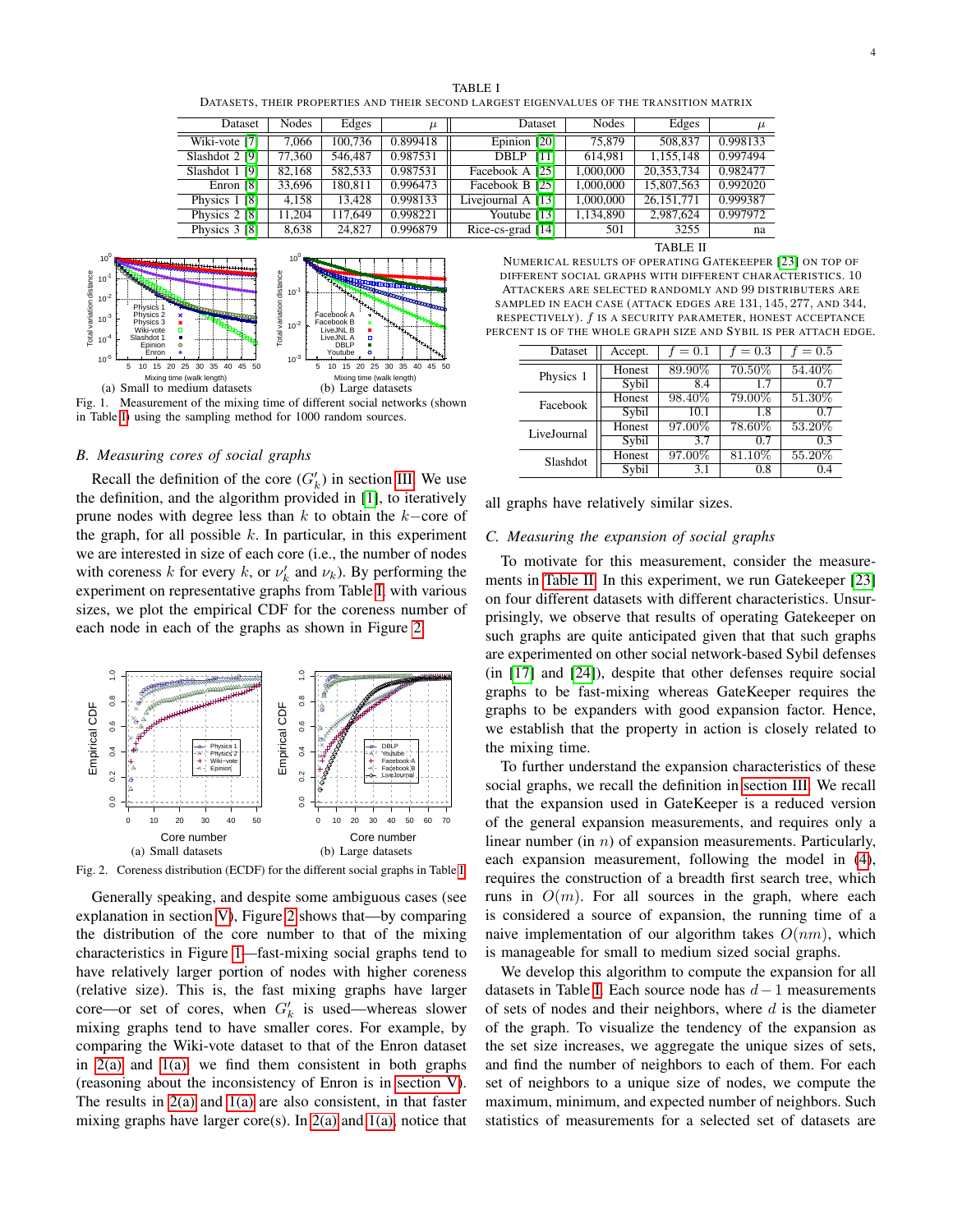

<span id="page-4-2"></span>Fig. 3. A measured of the expansion of sets of nodes of different sizes beginning from every nodes in the given graphs as potential core for the expansion.

shown in [Figure 3.](#page-4-2)

To further investigate the expansion of social graphs when compared to each other, we use the model in [\(4\)](#page-2-2). For all sets of nodes with the same size, we compute the expected expansion as the average of all sizes of different neighbor sets. The result of the average expansion is shown is shown in Figure [4.](#page-4-3)



#### V. DISCUSSION

<span id="page-4-3"></span><span id="page-4-0"></span>Our hypothesis in reasoning about the mixing time of social graphs is natural and stems out of the following observation. Given that the mixing characteristic of a particular node is not merely dependent upon the node itself and its position in the graph—but rather nodes in the social graph that connect such node to other nodes and thus make the overall graph fastmixing, fast-mixing social graphs *should* have a dense and well-connected "core" of nodes. Such core is the backbone of flows—whether they are random or guided—between nodes. To this end, in section [IV-B](#page-3-6) we investigate the existence or absence of such cores in social graphs, and try to relate findings to their mixing characteristics. We particularly found that fast mixing social graphs tend to have a large portion of nodes in their core; i.e., large  $\nu'_{k}$  for a relatively large k.

We perform the same experiment of core computing, and use the notion of "node relative size" in section [III.](#page-1-1) The results of the relative size of cores for different  $k$  values—which can also be derived from Figure [2—](#page-3-3)are shown in Figure  $5(5(a))$  $5(5(a))$  $5(5(a))$ through  $5(e)$ ). As we hypothesized, the relative size of the core is generally large for fast mixing graphs, except for a few cases (see below for explanation).

To test whether these are multiple cores or a single core with the given size, we compute the number of resulting cores from applying the algorithm for computing the cores and record the resulting number of cores at each time step (as k increases). The results are in Figure [5](#page-5-27) [\(5\(f\)](#page-5-30) through [5\(j\)\)](#page-5-31).

We notice that whereas slower mixing social graphs tend to have small  $\nu'_{k}$ , and multiple cores as k grows, fast mixing social graphs have single core as it is the case of Epinion in Figure [5\(h\)](#page-5-32) and Wiki-vote in Figure [5\(i\)](#page-5-33) (or fewer cores, as it is the case of Physics 2 in Figure [5\(g\)](#page-5-34) versus Physics 1 in Figure [5\(f\)\)](#page-5-30), and generally have larger  $\nu_k$  (or  $\nu'_k$ , respectively).

Even more interesting, we notice that this observation could be used to resolve the ambiguity of the core distribution in Figure [2](#page-3-3) concerning Epinion and Physics 2. In Figure [2\(a\),](#page-3-4) it is shown that Physics 2 has a relatively larger core than that of Epinion, even though Epinion is faster mixing than Physics 2 (as shown in Figure [1\)](#page-3-1). Figure [5](#page-5-27) helps us understand the reason: while Physics core consists of three isolated components, Epinion has only single core with that size. Also, it is worth noting the difference in size (from  $\sim 10,000$  in Physics 2 to  $\sim$  75,000 in Epinion) which makes the raw size of the single core in Epinion even much larger than that of Physics 2, and establish a consistency in our observations concerning cores and the mixing time.

Finally, while the expansion factor used for building Gatekeeper is claimed to be different from that of the mixing time [\[23\]](#page-5-8), and to be further strict, we notice that both are analogous to each other. In particular, we observe that the measurements in Figure [4](#page-4-3) of the expansion factor can be interpreted as a scale of the measurements in Figure [1.](#page-3-1) Also, when operating on such networks, we observe similar tendency in the behavior between GateKeeper and other Sybil defenses (results not included). In total, we also establish that the expansion argument used in [\[23\]](#page-5-8) is *generally* valid in the context of real-world social networks, despite that real-world social networks are not random graphs, as claimed in [\[23\]](#page-5-8).

#### VI. CONCLUSION AND OPEN PROBLEMS

<span id="page-4-1"></span>In this work, we extend upon our previous results of measuring the mixing time, and consider a new property that is used for building Sybil defenses, namely the expansion of social graphs. For the expansion, we have shown that qualities of expansion in social graphs generality support the requirements and assumptions of such systems, as GateKeeper. We further